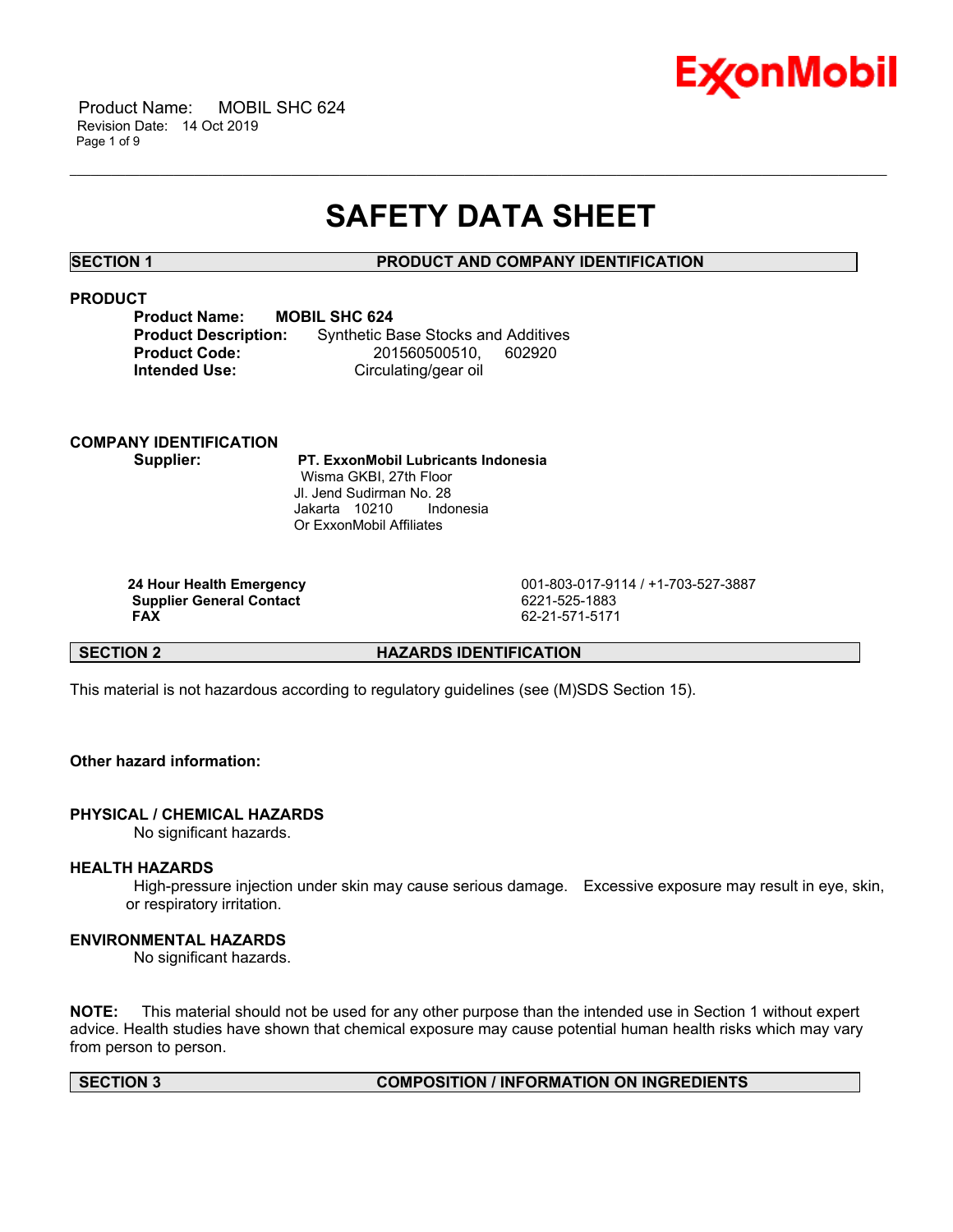

 Product Name: MOBIL SHC 624 Revision Date: 14 Oct 2019 Page 2 of 9

This material is defined as a mixture.

### **Hazardous Substance(s) or Complex Substance(s) required for disclosure**

| <b>Name</b>                                          | CAS#       | Concentration* | <b>GHS Hazard Codes</b>               |
|------------------------------------------------------|------------|----------------|---------------------------------------|
| <b>1-DECENE. HOMOPOLYMER HYDROGENATED</b>            | 68037-01-4 | 60 - < 70%     | H <sub>304</sub>                      |
| <b>IPHOSPHORIC ACID. METHYLPHENYL DIPHENYL ESTER</b> | 26444-49-5 | $0.1 - 5.25\%$ | H400(M factor 1), H410(M<br>factor 1) |
| <b>ITRIPHENYL PHOSPHATE</b>                          | 115-86-6   | $0.1 - 5.25\%$ | H400(M factor 1), H411                |

\_\_\_\_\_\_\_\_\_\_\_\_\_\_\_\_\_\_\_\_\_\_\_\_\_\_\_\_\_\_\_\_\_\_\_\_\_\_\_\_\_\_\_\_\_\_\_\_\_\_\_\_\_\_\_\_\_\_\_\_\_\_\_\_\_\_\_\_\_\_\_\_\_\_\_\_\_\_\_\_\_\_\_\_\_\_\_\_\_\_\_\_\_\_\_\_\_\_\_\_\_\_\_\_\_\_\_\_\_\_\_\_\_\_\_\_\_\_

\* All concentrations are percent by weight unless material is a gas. Gas concentrations are in percent by volume.

| SECTION 4 | <b>FIRST AID MEASURES</b> |  |
|-----------|---------------------------|--|
|-----------|---------------------------|--|

### **INHALATION**

 Remove from further exposure. For those providing assistance, avoid exposure to yourself or others. Use adequate respiratory protection. If respiratory irritation, dizziness, nausea, or unconsciousness occurs, seek immediate medical assistance. If breathing has stopped, assist ventilation with a mechanical device or use mouth-to-mouth resuscitation.

#### **SKIN CONTACT**

Wash contact areas with soap and water. If product is injected into or under the skin, or into any part of the body, regardless of the appearance of the wound or its size, the individual should be evaluated immediately by a physician as a surgical emergency. Even though initial symptoms from high pressure injection may be minimal or absent, early surgical treatment within the first few hours may significantly reduce the ultimate extent of injury.

# **EYE CONTACT**

Flush thoroughly with water. If irritation occurs, get medical assistance.

### **INGESTION**

First aid is normally not required. Seek medical attention if discomfort occurs.

#### **NOTE TO PHYSICIAN**

None

**SECTION 5 FIRE FIGHTING MEASURES**

#### **EXTINGUISHING MEDIA**

 **Appropriate Extinguishing Media:** Use water fog, foam, dry chemical or carbon dioxide (CO2) to extinguish flames.

**Inappropriate Extinguishing Media:** Straight Streams of Water

### **FIRE FIGHTING**

 **Fire Fighting Instructions:** Evacuate area. Prevent runoff from fire control or dilution from entering streams, sewers, or drinking water supply. Firefighters should use standard protective equipment and in enclosed spaces, self-contained breathing apparatus (SCBA). Use water spray to cool fire exposed surfaces and to protect personnel.

**Hazardous Combustion Products:** Aldehydes, Incomplete combustion products, Oxides of carbon, Smoke,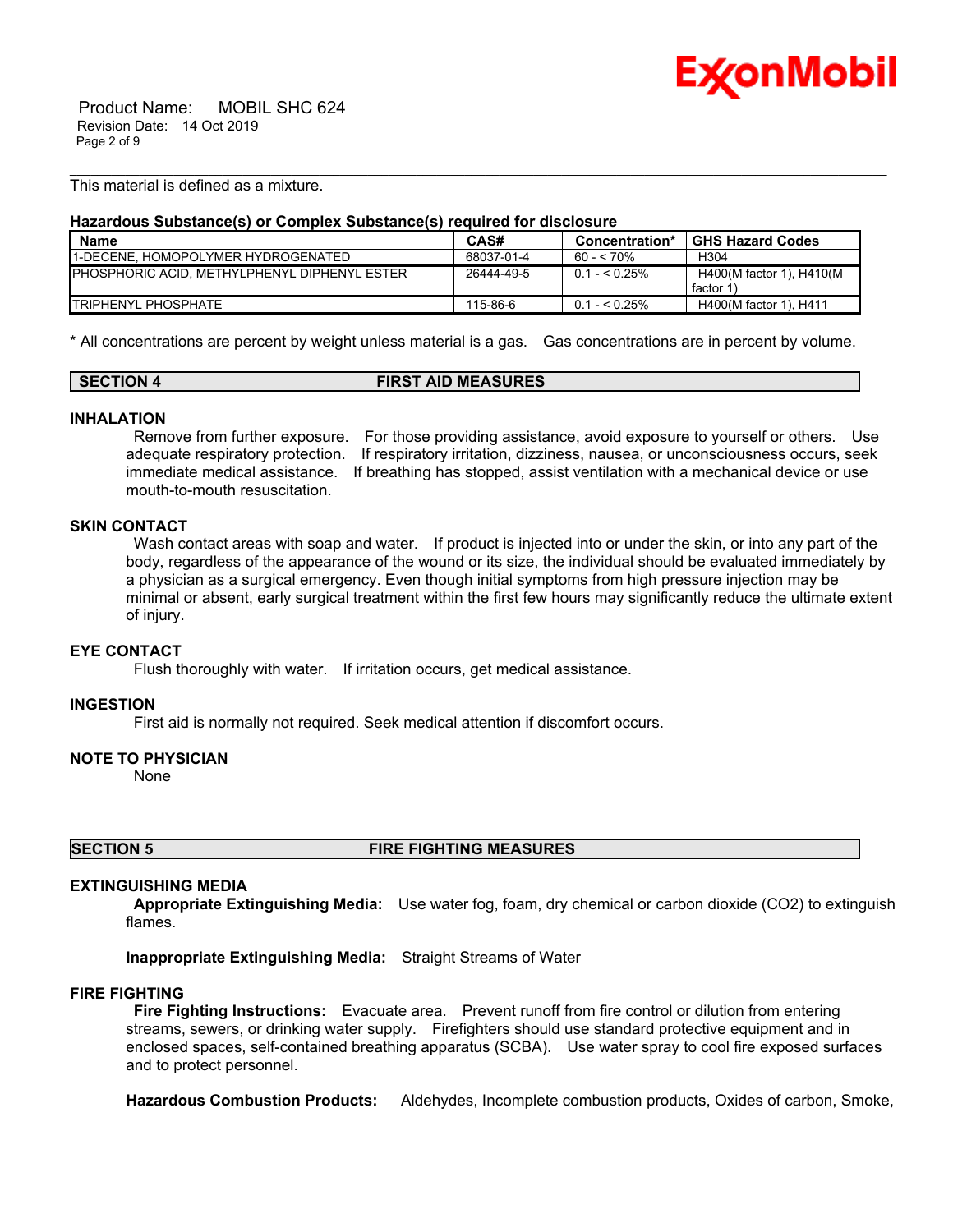

 Product Name: MOBIL SHC 624 Revision Date: 14 Oct 2019 Page 3 of 9

Fume, Sulfur oxides

#### **FLAMMABILITY PROPERTIES**

 **Flash Point [Method]:** >210°C (410°F) [ASTM D-92]  **Flammable Limits (Approximate volume % in air):** LEL: 0.9 UEL: 7.0  **Autoignition Temperature:** N/D

#### **SECTION 6 ACCIDENTAL RELEASE MEASURES**

\_\_\_\_\_\_\_\_\_\_\_\_\_\_\_\_\_\_\_\_\_\_\_\_\_\_\_\_\_\_\_\_\_\_\_\_\_\_\_\_\_\_\_\_\_\_\_\_\_\_\_\_\_\_\_\_\_\_\_\_\_\_\_\_\_\_\_\_\_\_\_\_\_\_\_\_\_\_\_\_\_\_\_\_\_\_\_\_\_\_\_\_\_\_\_\_\_\_\_\_\_\_\_\_\_\_\_\_\_\_\_\_\_\_\_\_\_\_

### **NOTIFICATION PROCEDURES**

 In the event of a spill or accidental release, notify relevant authorities in accordance with all applicable regulations.

#### **PROTECTIVE MEASURES**

 Avoid contact with spilled material. See Section 5 for fire fighting information. See the Hazard Identification Section for Significant Hazards. See Section 4 for First Aid Advice. See Section 8 for advice on the minimum requirements for personal protective equipment. Additional protective measures may be necessary, depending on the specific circumstances and/or the expert judgment of the emergency responders.

### **SPILL MANAGEMENT**

 **Land Spill:** Stop leak if you can do it without risk. Recover by pumping or with suitable absorbent.

**Water Spill:** Stop leak if you can do it without risk. Confine the spill immediately with booms. Warn other shipping. Remove from the surface by skimming or with suitable absorbents. Seek the advice of a specialist before using dispersants.

Water spill and land spill recommendations are based on the most likely spill scenario for this material; however, geographic conditions, wind, temperature, (and in the case of a water spill) wave and current direction and speed may greatly influence the appropriate action to be taken. For this reason, local experts should be consulted. Note: Local regulations may prescribe or limit action to be taken.

# **ENVIRONMENTAL PRECAUTIONS**

 Large Spills: Dike far ahead of liquid spill for later recovery and disposal. Prevent entry into waterways, sewers, basements or confined areas.

### **SECTION 7 HANDLING AND STORAGE**

#### **HANDLING**

 Prevent small spills and leakage to avoid slip hazard. Material can accumulate static charges which may cause an electrical spark (ignition source). When the material is handled in bulk, an electrical spark could ignite any flammable vapors from liquids or residues that may be present (e.g., during switch-loading operations). Use proper bonding and/or ground procedures. However, bonding and grounds may not eliminate the hazard from static accumulation. Consult local applicable standards for guidance. Additional references include American Petroleum Institute 2003 (Protection Against Ignitions Arising out of Static, Lightning and Stray Currents) or National Fire Protection Agency 77 (Recommended Practice on Static Electricity) or CENELEC CLC/TR 50404 (Electrostatics - Code of practice for the avoidance of hazards due to static electricity).

**Static Accumulator:** This material is a static accumulator.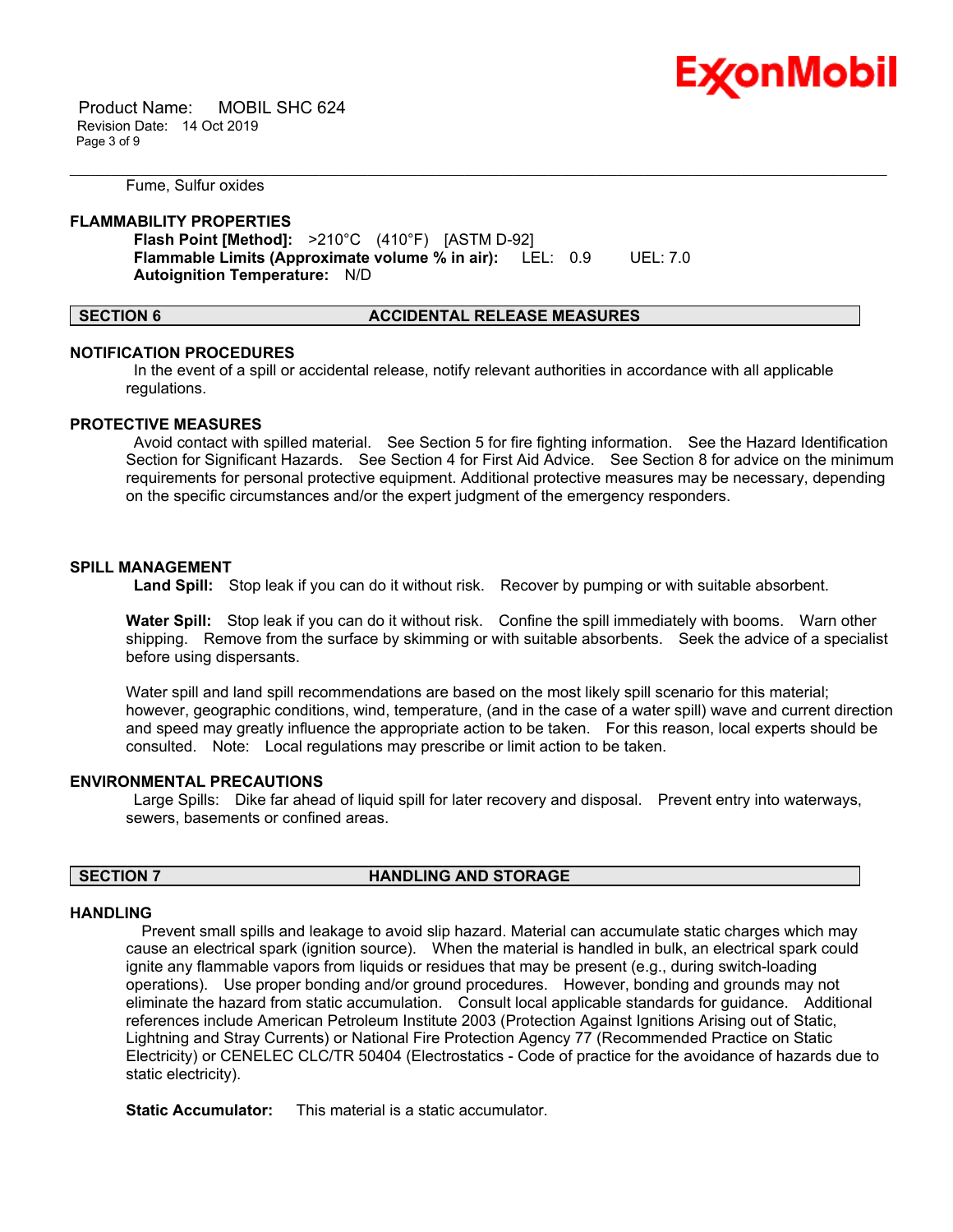

 Product Name: MOBIL SHC 624 Revision Date: 14 Oct 2019 Page 4 of 9

### **STORAGE**

 The type of container used to store the material may affect static accumulation and dissipation. Do not store in open or unlabelled containers.

\_\_\_\_\_\_\_\_\_\_\_\_\_\_\_\_\_\_\_\_\_\_\_\_\_\_\_\_\_\_\_\_\_\_\_\_\_\_\_\_\_\_\_\_\_\_\_\_\_\_\_\_\_\_\_\_\_\_\_\_\_\_\_\_\_\_\_\_\_\_\_\_\_\_\_\_\_\_\_\_\_\_\_\_\_\_\_\_\_\_\_\_\_\_\_\_\_\_\_\_\_\_\_\_\_\_\_\_\_\_\_\_\_\_\_\_\_\_

#### **SECTION 8 EXPOSURE CONTROLS / PERSONAL PROTECTION**

# **EXPOSURE LIMIT VALUES**

| <b>Substance Name</b>                        | Form                               |            | Limit / Standard | <b>NOTE</b> | <b>Source</b> | Year |
|----------------------------------------------|------------------------------------|------------|------------------|-------------|---------------|------|
| 1-DECENE. HOMOPOLYMER<br><b>HYDROGENATED</b> | Aerosols<br>(thoracic<br>fraction) | TWA        | $5 \text{ mg/m}$ |             | ExxonMobil    | 2019 |
| TRIPHENYL PHOSPHATE                          |                                    | <b>TWA</b> | $3$ mg/m $3$     |             | <b>ACGIH</b>  | 2019 |

**Exposure limits/standards for materials that can be formed when handling this product:** When mists/aerosols can occur the following is recommended:  $5 \text{ mg/m}^3$  - ACGIH TLV (inhalable fraction).

### **Biological limits**

No biological limits allocated.

NOTE: Limits/standards shown for guidance only. Follow applicable regulations.

# **ENGINEERING CONTROLS**

The level of protection and types of controls necessary will vary depending upon potential exposure conditions. Control measures to consider:

No special requirements under ordinary conditions of use and with adequate ventilation.

# **PERSONAL PROTECTION**

Personal protective equipment selections vary based on potential exposure conditions such as applications, handling practices, concentration and ventilation. Information on the selection of protective equipment for use with this material, as provided below, is based upon intended, normal usage.

 **Respiratory Protection:** If engineering controls do not maintain airborne contaminant concentrations at a level which is adequate to protect worker health, an approved respirator may be appropriate. Respirator selection, use, and maintenance must be in accordance with regulatory requirements, if applicable. Types of respirators to be considered for this material include:

No special requirements under ordinary conditions of use and with adequate ventilation. Particulate

For high airborne concentrations, use an approved supplied-air respirator, operated in positive pressure mode. Supplied air respirators with an escape bottle may be appropriate when oxygen levels are inadequate, gas/vapor warning properties are poor, or if air purifying filter capacity/rating may be exceeded.

 **Hand Protection:** Any specific glove information provided is based on published literature and glove manufacturer data. Glove suitability and breakthrough time will differ depending on the specific use conditions. Contact the glove manufacturer for specific advice on glove selection and breakthrough times for your use conditions. Inspect and replace worn or damaged gloves. The types of gloves to be considered for this material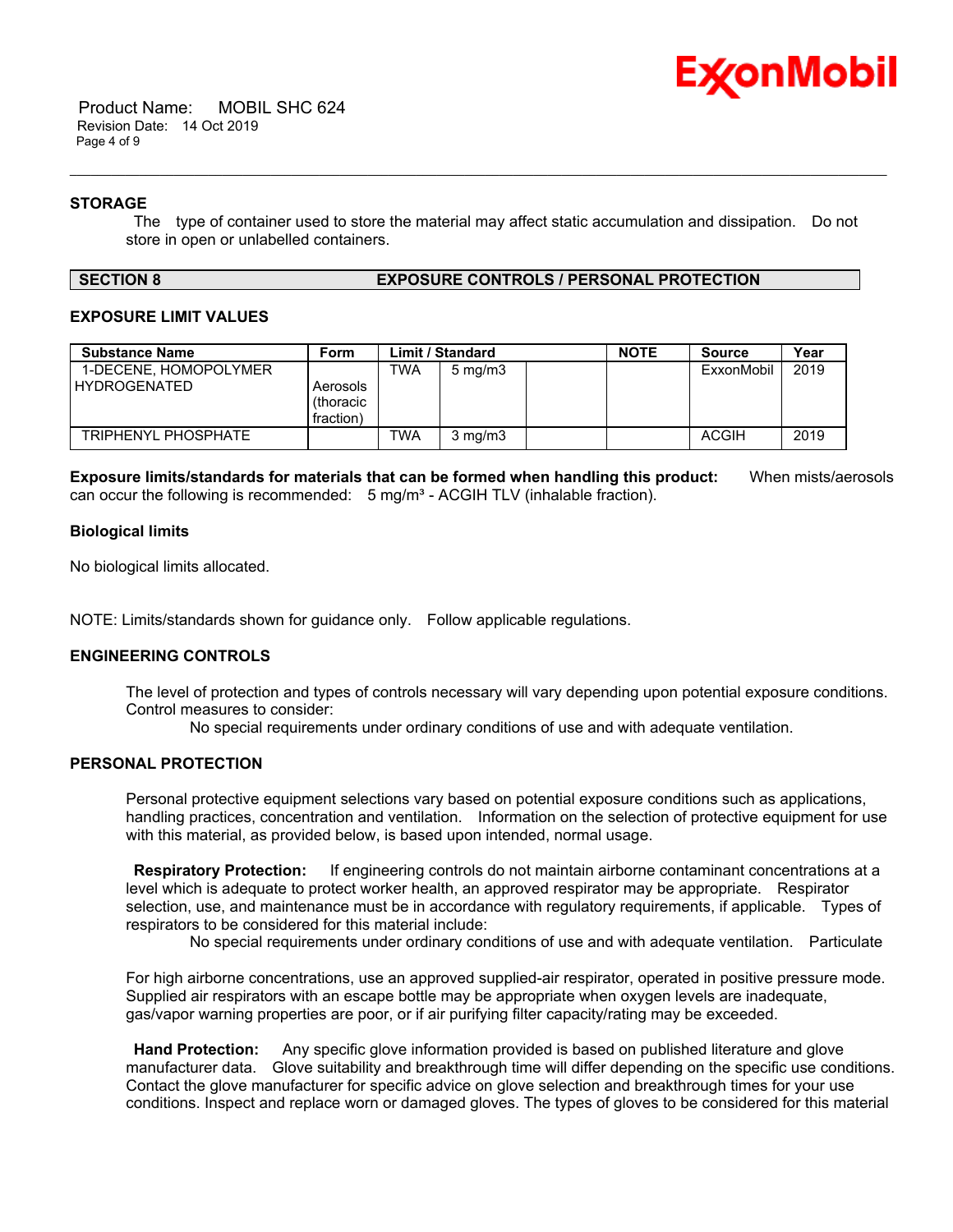

 Product Name: MOBIL SHC 624 Revision Date: 14 Oct 2019 Page 5 of 9

#### include:

No protection is ordinarily required under normal conditions of use. Nitrile,Viton

\_\_\_\_\_\_\_\_\_\_\_\_\_\_\_\_\_\_\_\_\_\_\_\_\_\_\_\_\_\_\_\_\_\_\_\_\_\_\_\_\_\_\_\_\_\_\_\_\_\_\_\_\_\_\_\_\_\_\_\_\_\_\_\_\_\_\_\_\_\_\_\_\_\_\_\_\_\_\_\_\_\_\_\_\_\_\_\_\_\_\_\_\_\_\_\_\_\_\_\_\_\_\_\_\_\_\_\_\_\_\_\_\_\_\_\_\_\_

 **Eye Protection:** If contact is likely, safety glasses with side shields are recommended.

**Skin and Body Protection:** Any specific clothing information provided is based on published literature or manufacturer data. The types of clothing to be considered for this material include:

 No skin protection is ordinarily required under normal conditions of use. In accordance with good industrial hygiene practices, precautions should be taken to avoid skin contact.

 **Specific Hygiene Measures:** Always observe good personal hygiene measures, such as washing after handling the material and before eating, drinking, and/or smoking. Routinely wash work clothing and protective equipment to remove contaminants. Discard contaminated clothing and footwear that cannot be cleaned. Practice good housekeeping.

# **ENVIRONMENTAL CONTROLS**

 Comply with applicable environmental regulations limiting discharge to air, water and soil. Protect the environment by applying appropriate control measures to prevent or limit emissions.

### **SECTION 9 PHYSICAL AND CHEMICAL PROPERTIES**

**Note: Physical and chemical properties are provided for safety, health and environmental considerations only and may not fully represent product specifications. Contact the Supplier for additional information.**

# **GENERAL INFORMATION**

**Physical State:** Liquid **Color:** Orange **Odor:** Characteristic **Odor Threshold:** N/D

# **IMPORTANT HEALTH, SAFETY, AND ENVIRONMENTAL INFORMATION**

**Relative Density (at 15 °C):** 0.85 **Flammability (Solid, Gas):** N/A **Flash Point [Method]:** >210°C (410°F) [ASTM D-92] **Flammable Limits (Approximate volume % in air):** LEL: 0.9 UEL: 7.0 **Autoignition Temperature:** N/D **Boiling Point / Range:** > 316°C (600°F) [Estimated] **Decomposition Temperature:** N/D **Vapor Density (Air = 1):** > 2 at 101 kPa [Estimated] **Vapor Pressure:** < 0.013 kPa (0.1 mm Hg) at 20 °C [Estimated] **Evaporation Rate (n-butyl acetate = 1):** N/D **pH:** N/A **Log Pow (n-Octanol/Water Partition Coefficient):** > 3.5 [Estimated] **Solubility in Water:** Negligible **Viscosity:** 32 cSt (32 mm2/sec) at 40 °C [ASTM D 445] **Oxidizing Properties:** See Hazards Identification Section.

# **OTHER INFORMATION**

**Freezing Point:** N/D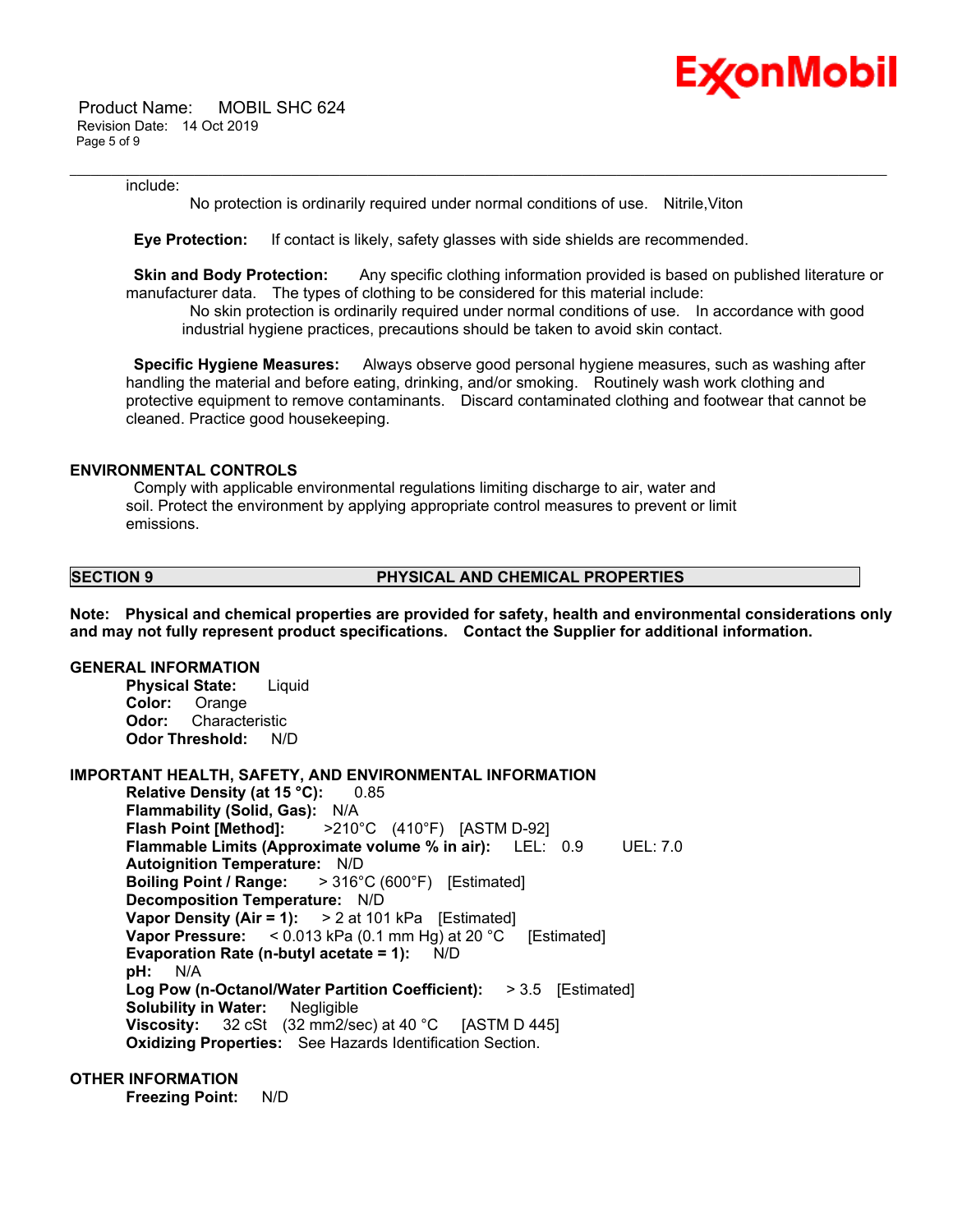

 Product Name: MOBIL SHC 624 Revision Date: 14 Oct 2019 Page 6 of 9

> **Melting Point: N/A<br>Pour Point: 48 Pour Point:** -48°C (-54°F)

# **SECTION 10 STABILITY AND REACTIVITY**

\_\_\_\_\_\_\_\_\_\_\_\_\_\_\_\_\_\_\_\_\_\_\_\_\_\_\_\_\_\_\_\_\_\_\_\_\_\_\_\_\_\_\_\_\_\_\_\_\_\_\_\_\_\_\_\_\_\_\_\_\_\_\_\_\_\_\_\_\_\_\_\_\_\_\_\_\_\_\_\_\_\_\_\_\_\_\_\_\_\_\_\_\_\_\_\_\_\_\_\_\_\_\_\_\_\_\_\_\_\_\_\_\_\_\_\_\_\_

**STABILITY:** Material is stable under normal conditions.

**CONDITIONS TO AVOID:** Excessive heat. High energy sources of ignition.

**MATERIALS TO AVOID:** Strong oxidizers

**HAZARDOUS DECOMPOSITION PRODUCTS:** Material does not decompose at ambient temperatures.

**POSSIBILITY OF HAZARDOUS REACTIONS:** Hazardous polymerization will not occur.

### **SECTION 11 TOXICOLOGICAL INFORMATION**

# **INFORMATION ON TOXICOLOGICAL EFFECTS**

| <b>Hazard Class</b>                                               | <b>Conclusion / Remarks</b>                                                                        |
|-------------------------------------------------------------------|----------------------------------------------------------------------------------------------------|
| <b>Inhalation</b>                                                 |                                                                                                    |
| Acute Toxicity: No end point data for<br>material.                | Minimally Toxic. Based on assessment of the components.                                            |
| Irritation: No end point data for material.                       | Negligible hazard at ambient/normal handling temperatures.                                         |
| Ingestion                                                         |                                                                                                    |
| Acute Toxicity: No end point data for<br>material.                | Minimally Toxic. Based on assessment of the components.                                            |
| <b>Skin</b>                                                       |                                                                                                    |
| Acute Toxicity: No end point data for<br>material.                | Minimally Toxic. Based on assessment of the components.                                            |
| Skin Corrosion/Irritation: No end point data<br>lfor material.    | Negligible irritation to skin at ambient temperatures. Based on<br>assessment of the components.   |
| Eye                                                               |                                                                                                    |
| Serious Eye Damage/Irritation: No end point<br>data for material. | May cause mild, short-lasting discomfort to eyes. Based on<br>assessment of the components.        |
| <b>Sensitization</b>                                              |                                                                                                    |
| Respiratory Sensitization: No end point data<br>for material.     | Not expected to be a respiratory sensitizer.                                                       |
| Skin Sensitization: No end point data for<br>material.            | Not expected to be a skin sensitizer. Based on assessment of the<br>components.                    |
| Aspiration: Data available.                                       | Not expected to be an aspiration hazard. Based on physico-<br>chemical properties of the material. |
| Germ Cell Mutagenicity: No end point data<br>for material.        | Not expected to be a germ cell mutagen. Based on assessment of<br>the components.                  |
| Carcinogenicity: No end point data for<br>material.               | Not expected to cause cancer. Based on assessment of the<br>components.                            |
| Reproductive Toxicity: No end point data<br>for material.         | Not expected to be a reproductive toxicant. Based on assessment<br>of the components.              |
| Lactation: No end point data for material.                        | Not expected to cause harm to breast-fed children.                                                 |
| <b>Specific Target Organ Toxicity (STOT)</b>                      |                                                                                                    |
| Single Exposure: No end point data for<br>material.               | Not expected to cause organ damage from a single exposure.                                         |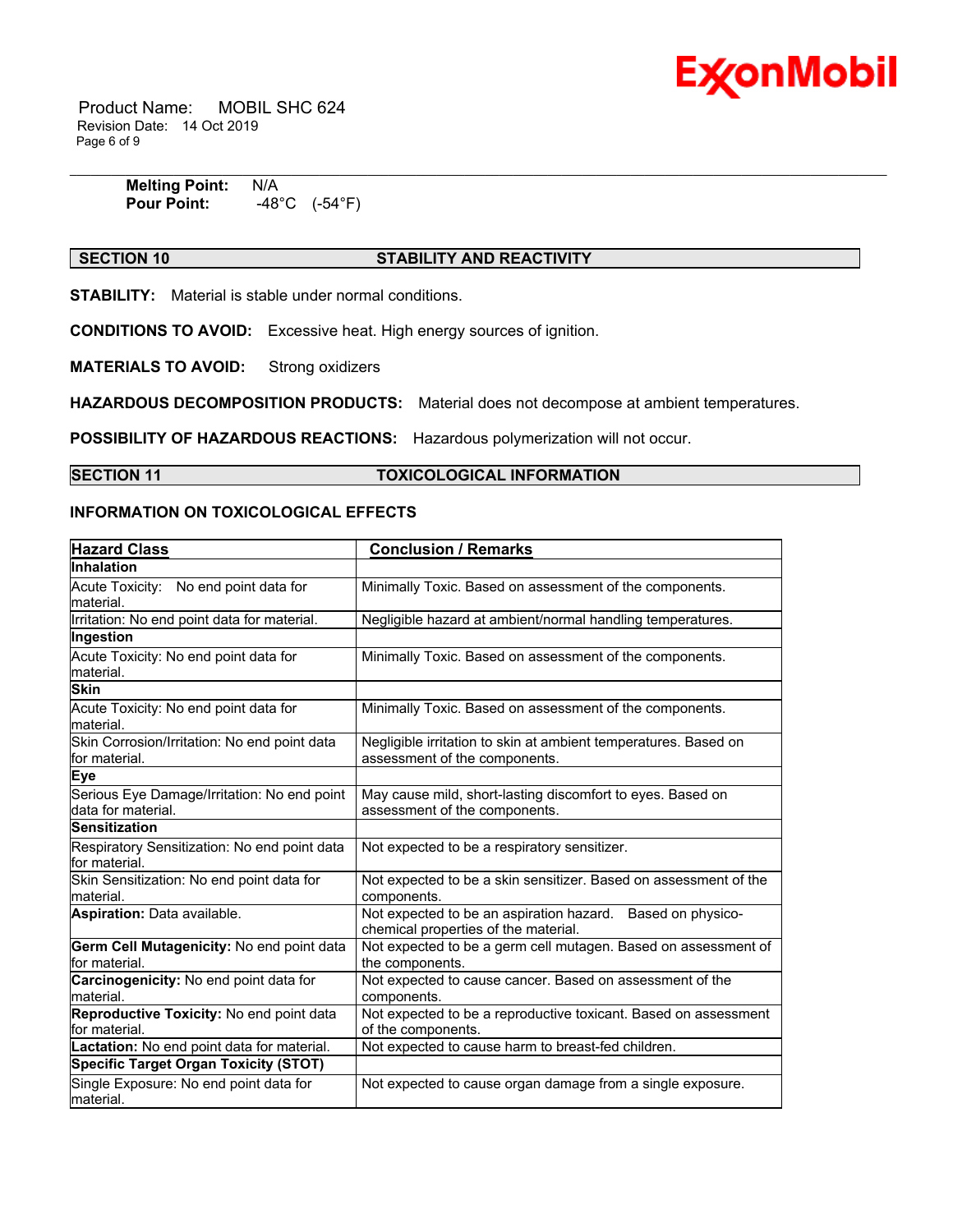

 Product Name: MOBIL SHC 624 Revision Date: 14 Oct 2019 Page 7 of 9

| Repeated Exposure: No end point data for | Not expected to cause organ damage from prolonged or repeated |  |
|------------------------------------------|---------------------------------------------------------------|--|
| material.                                | exposure. Based on assessment of the components.              |  |

# **OTHER INFORMATION**

#### **Contains:**

Synthetic base oils: Not expected to cause significant health effects under conditions of normal use, based on laboratory studies with the same or similar materials. Not mutagenic or genotoxic. Not sensitizing in test animals and humans.

### **IARC Classification:**

**The following ingredients are cited on the lists below:** None.

|              | --REGULATORY LISTS SEARCHED-- |              |
|--------------|-------------------------------|--------------|
| 1 = $IARC 1$ | $2 = IARC 2A$                 | $3 = IARC2B$ |

# **SECTION 12 ECOLOGICAL INFORMATION**

The information given is based on data for the material, components of the material, or for similar materials, through the application of bridging principals.

#### **ECOTOXICITY**

 Material -- Not expected to be harmful to aquatic organisms. Material -- Not expected to demonstrate chronic toxicity to aquatic organisms.

#### **MOBILITY**

 Base oil component -- Low solubility and floats and is expected to migrate from water to the land. Expected to partition to sediment and wastewater solids.

# **ECOLOGICAL DATA**

**Ecotoxicity**

| <b>Test</b>                     | <b>Duration</b> | <b>Organism Type</b>   | <b>Test Results</b>                        |
|---------------------------------|-----------------|------------------------|--------------------------------------------|
| <b>Aquatic - Acute Toxicity</b> | 96 hour(s)      | Oncorhynchus<br>mvkiss | LL50 1003 mg/l: data for similar materials |
| Aquatic - Chronic Toxicity      | $21$ dav(s)     | Daphnia magna          | NOELR 1 mg/l: data for similar materials   |

### **SECTION 13 DISPOSAL CONSIDERATIONS**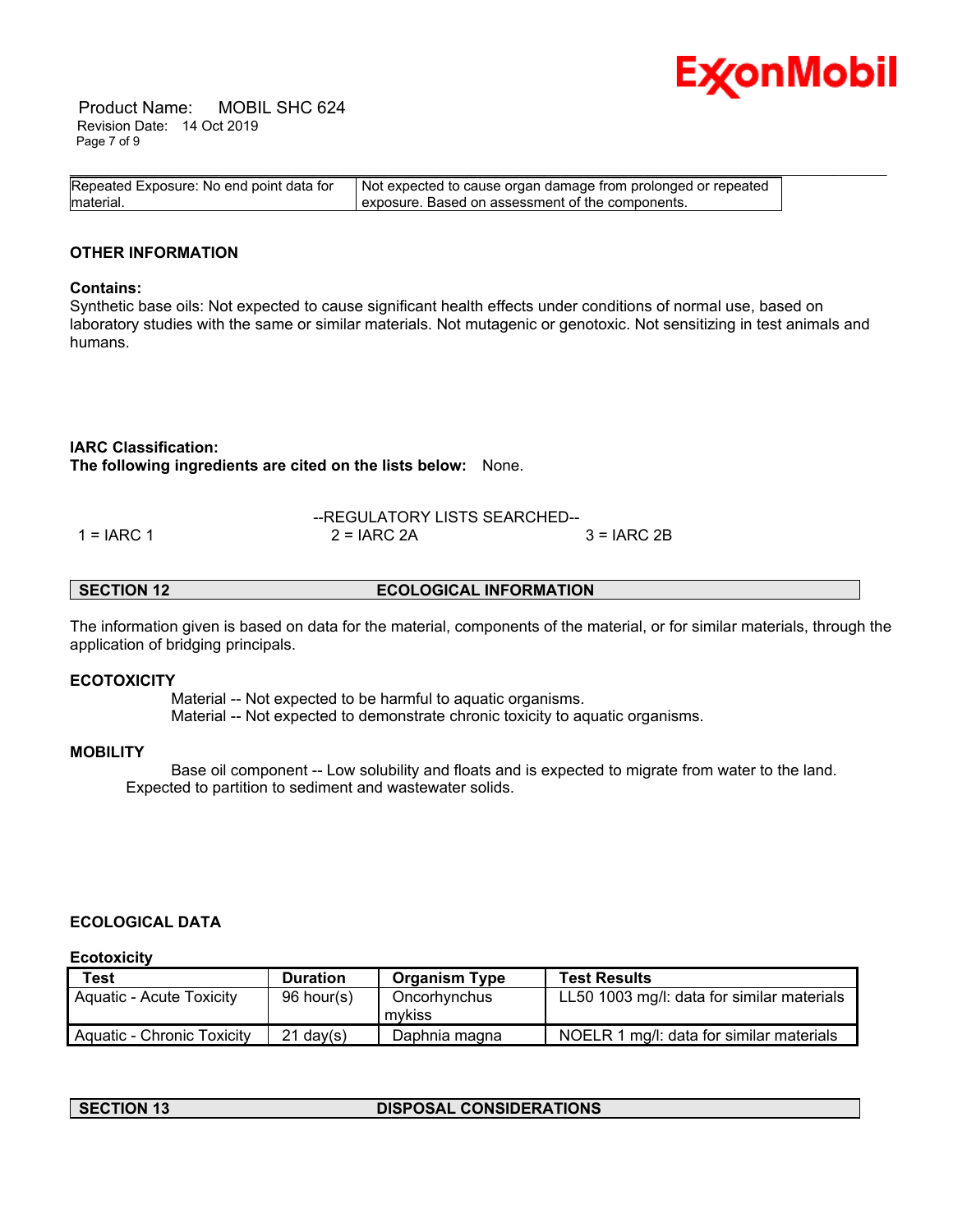

 Product Name: MOBIL SHC 624 Revision Date: 14 Oct 2019 Page 8 of 9

Disposal recommendations based on material as supplied. Disposal must be in accordance with current applicable laws and regulations, and material characteristics at time of disposal.

\_\_\_\_\_\_\_\_\_\_\_\_\_\_\_\_\_\_\_\_\_\_\_\_\_\_\_\_\_\_\_\_\_\_\_\_\_\_\_\_\_\_\_\_\_\_\_\_\_\_\_\_\_\_\_\_\_\_\_\_\_\_\_\_\_\_\_\_\_\_\_\_\_\_\_\_\_\_\_\_\_\_\_\_\_\_\_\_\_\_\_\_\_\_\_\_\_\_\_\_\_\_\_\_\_\_\_\_\_\_\_\_\_\_\_\_\_\_

# **DISPOSAL RECOMMENDATIONS**

 Product is suitable for burning in an enclosed controlled burner for fuel value or disposal by supervised incineration at very high temperatures to prevent formation of undesirable combustion products. Protect the environment. Dispose of used oil at designated sites. Minimize skin contact. Do not mix used oils with solvents, brake fluids or coolants.

**Empty Container Warning** Empty Container Warning (where applicable): Empty containers may contain residue and can be dangerous. Do not attempt to refill or clean containers without proper instructions. Empty drums should be completely drained and safely stored until appropriately reconditioned or disposed. Empty containers should be taken for recycling, recovery, or disposal through suitably qualified or licensed contractor and in accordance with governmental regulations. DO NOT PRESSURISE, CUT, WELD, BRAZE, SOLDER, DRILL, GRIND, OR EXPOSE SUCH CONTAINERS TO HEAT, FLAME, SPARKS, STATIC ELECTRICITY, OR OTHER SOURCES OF IGNITION. THEY MAY EXPLODE AND CAUSE INJURY OR DEATH.

**SECTION 14 TRANSPORT INFORMATION**

**LAND** : Not Regulated for Land Transport

**SEA (IMDG):** Not Regulated for Sea Transport according to IMDG-Code

**Marine Pollutant:** No

# **AIR (IATA):** Not Regulated for Air Transport

#### **SECTION 15 REGULATORY INFORMATION**

This material is not considered hazardous according to Minister of Industry of the Republic of Indonesia Regulation Concerning The Globally Harmonized System of Classification and Labelling of Chemicals.

# **REGULATORY STATUS AND APPLICABLE LAWS AND REGULATIONS**

**Listed or exempt from listing/notification on the following chemical inventories (May contain substance(s) subject to notification to the EPA Active TSCA inventory prior to import to USA):** AICS, DSL, IECSC, ISHL, KECI, PICCS, TCSI, TSCA  **Special Cases:**

| Inventorv   | .uuc                  |
|-------------|-----------------------|
| <b>ENCS</b> | Apply<br>estrictions. |